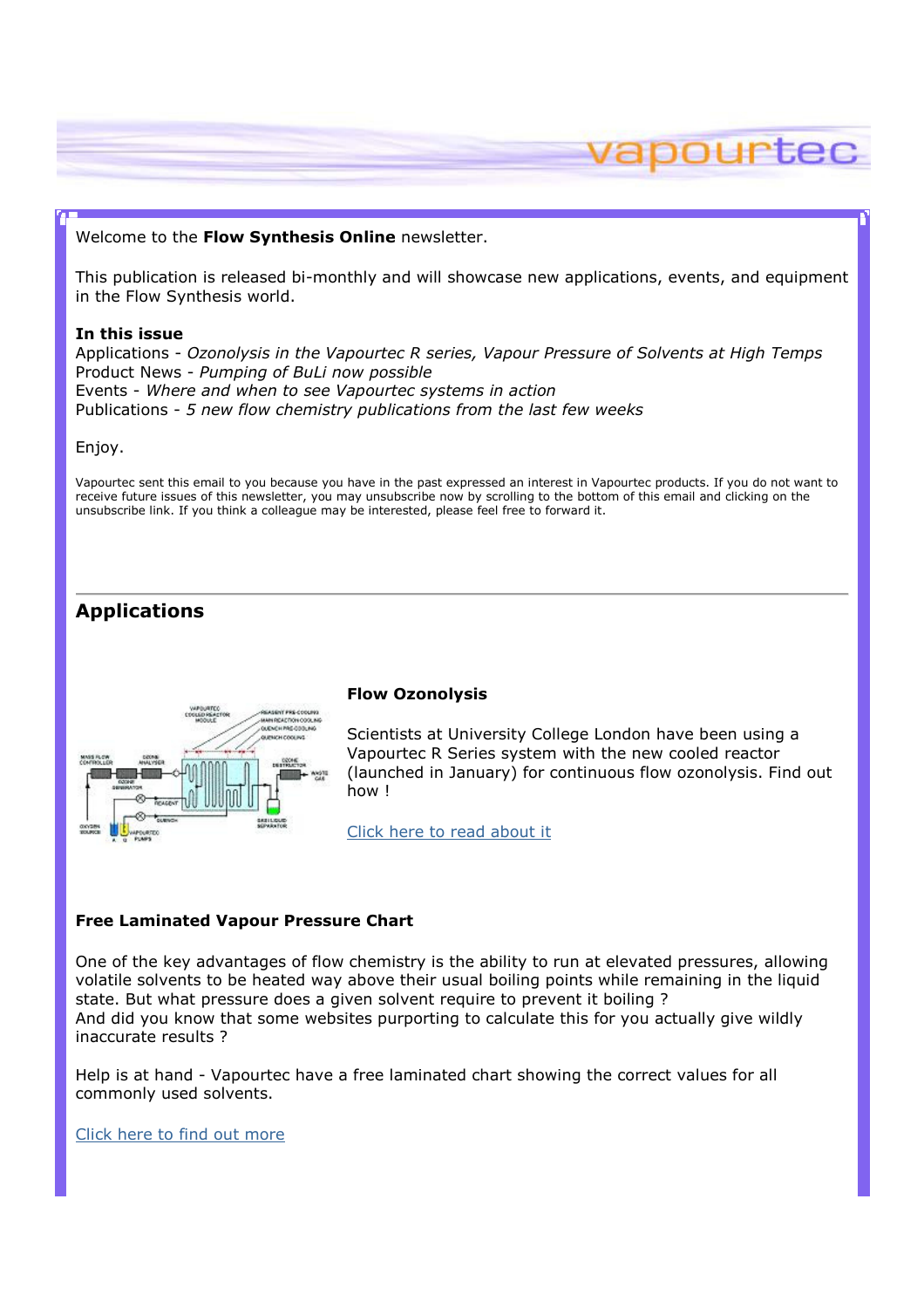# Product News

# Pumping of BuLi now possible

Anyone who has tried will know that organometallic reagents such as BuLi are extremely challenging to pump in a flow chemistry system.

But as a result of extensive development work and some new add on equipment, the Vapourtec R series can now be used for stable, reliable handling of these reagents.

#### Click here for more details





## Still reading someone else's copy of the newsletter ?

If you like reading the newsletter but tend to get it forwarded by a colleague, why not signup for your own copy ?

It will only take a minute, and your email address won't be used for anything else, ever. Each newsletter contains an "unsubscribe" link in case you should change your mind.

Click here to signup for your own copy

# Is it your first time ?

If this is the first issue of the newsletter that you've received, you might like to take a look at what you've missed in some previous issues.

click here to see newsletter archive

# Events

Attendees of the following events will be able to see the latest Vapourtec Flow Chemistry equipment in action, and no doubt talk to other users.

Eleventh Annual Symposium on Chemical Synthesis: Advances and Applications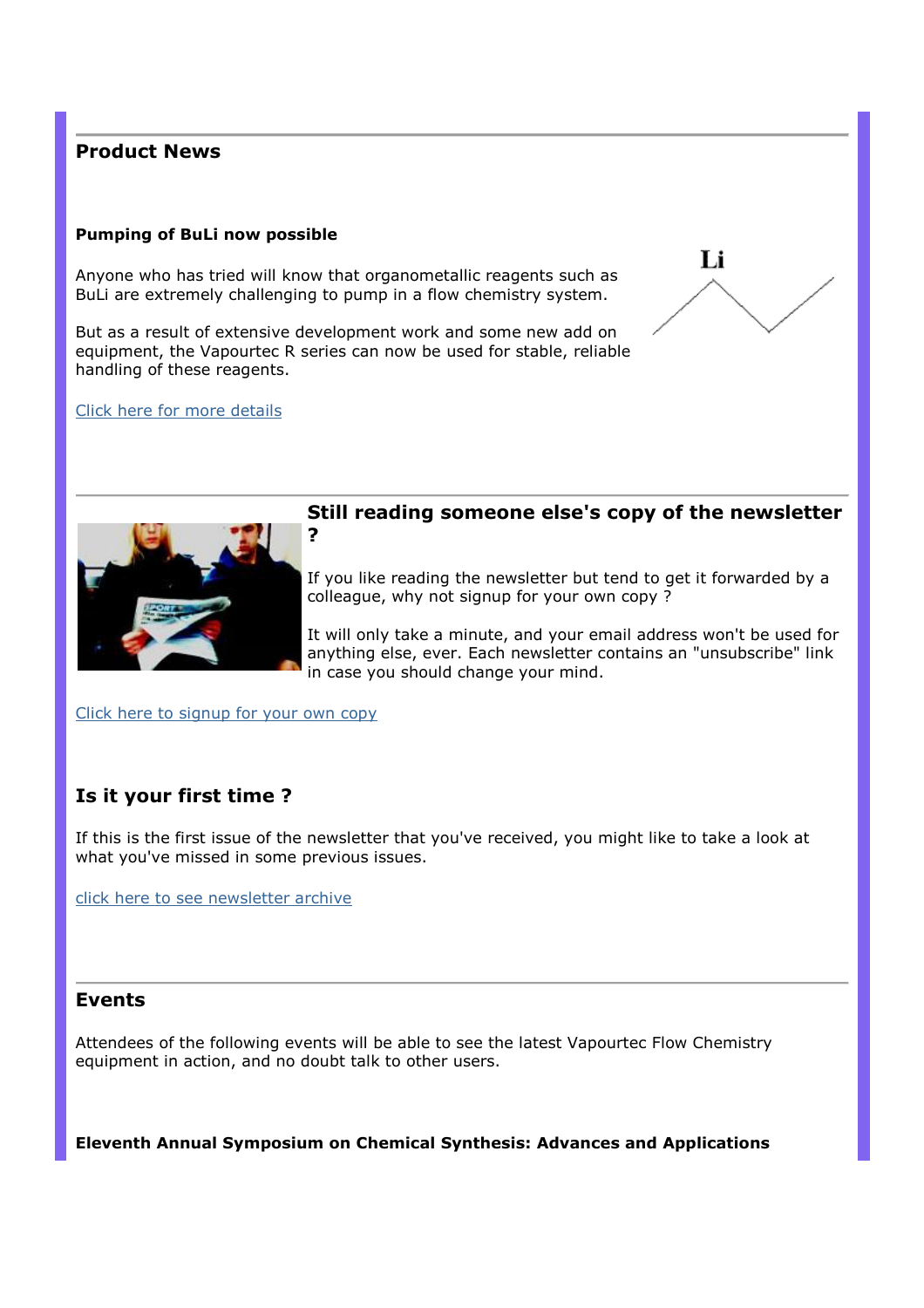25th June 2010, The CMLD at Boston University

Click here for details

American Chemical Society Fall 2010 National Meeting & Exposition

22-26 August, Boston USA

Click here for full details of this event

## 1st RSC/SCI Symposium on Continuous Processing and Flow Chemistry

3-4 November, GlaxoSmithKline Stevenage, Herts, UK

Herts, UK Click here for full details of this event.

## UK Automated Synthesis Forum (UKASF)

16-17 November, MSD, Newhouse, UK

# **Publications**

#### Flow Ozonolysis Using a Semipermeable Teflon AF-2400 Membrane To Effect Gas−Liquid Contact



Matthew O'Brien, Ian R. Baxendale and Steven V. Ley\*

Whiffen Laboratory, Department of Chemistry, University of Cambridge, Lensfield Road, Cambridge, CB2 1EW, U.K.

A flow-through chemistry apparatus has been developed

which allows gases and liquids to contact via a semipermeable Teflon AF-2400 membrane. In this preliminary investigation, the concept was proven by application to the ozonolysis of a series of alkenes.

Click here to go straight to the publication

Continuous Flow Palladium(II)-Catalyzed Oxidative Heck Reactions with Arylboronic Acids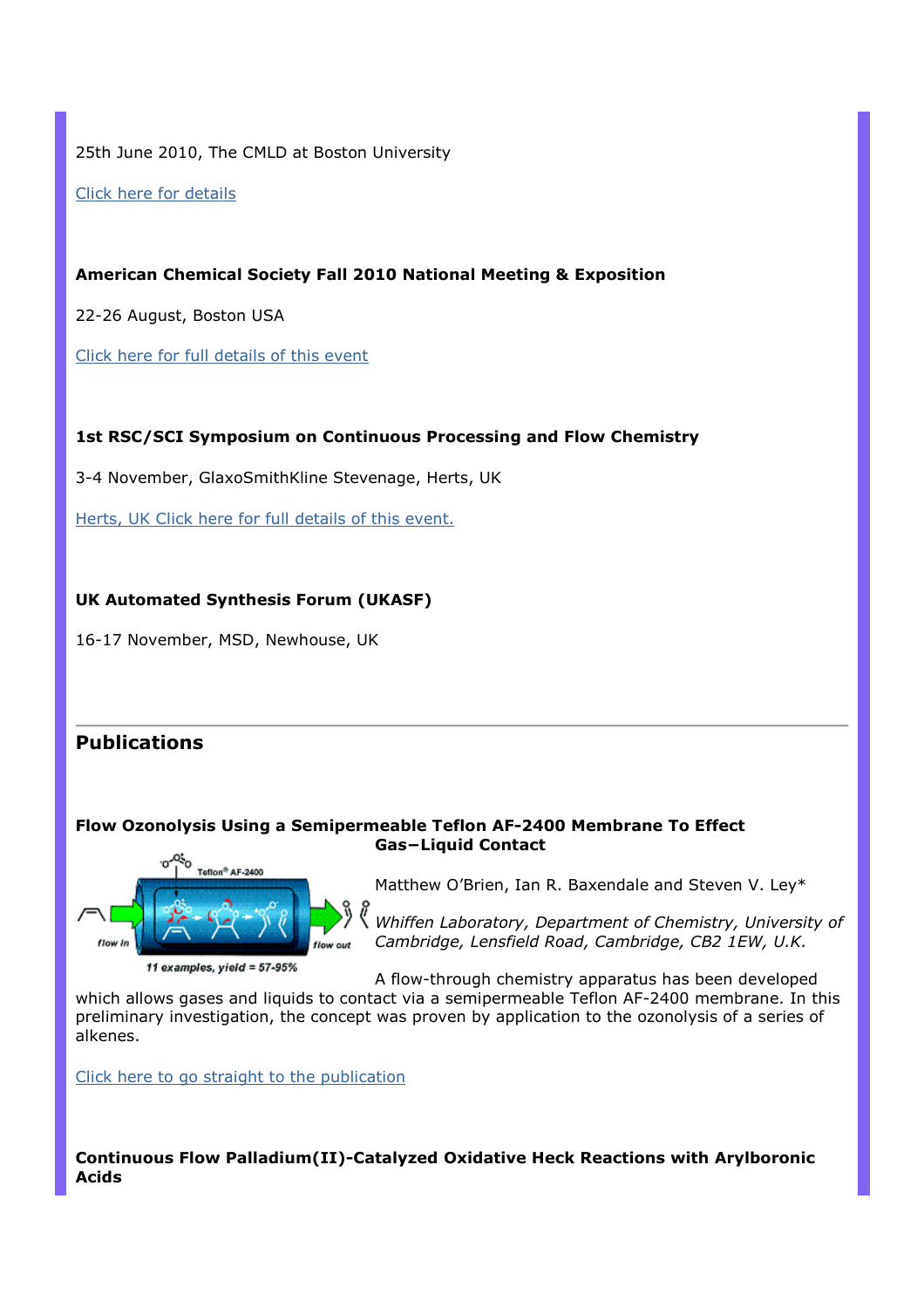Luke R. Odell  $^1$ , Jonas Lindh  $^1$ , Tomas Gustafsson  $^2$ , Mats Larhed  $^1$  \*

 $1$ Organic Pharmaceutical Chemistry, Department of Medicinal Chemistry, Uppsala University, Sweden

<sup>2</sup>AstraZeneca R&D Mölndal, Sweden

Palladium(II)-catalyzed oxidative Heck reactions were investigated under continuous flow conditions. Selective, fast and convenient protocols for the coupling of arylboronic acids with electron-rich and electron-poor olefins were developed by using a commercially available flow reactor.

Click here to go straight to the publication

## Reaction of Grignard reagents with carbonyl compounds under continuous flow conditions

E. Riva<sup>a</sup>, S. Gagliardi<sup>b</sup>, M. Martinelli<sup>b</sup>, D. Passarella<sup>a</sup>, D. Vigo<sup>b</sup> and A. Rencurosi<sup>b</sup>

<sup>a</sup> Dipartimento di Chimica Organica e Industriale, Università degli Studi di Milano, Italy <sup>b</sup> NiKem Research S.r.l., Milano, Italy



This contribution details how a continuous flow reactor was used to react carbonyl compounds with Grignard reagents at room temperature in an efficient and safe manner. Flow rate, residence time and temperature were optimized for the preparation of a small collection of secondary and tertiary alcohols. Excellent yields and general applicability were observed using the set-up protocol. The procedure was also applied for the preparation of Tramadol, an analgesic drug belonging to the opioid group. The developed conditions allowed the selective addition of Grignard reagents to aldehydes and ketones in the presence of a nitrile function.

Click here to go straight to the publication

# A highly efficient flow reactor process for the synthesis of N-Boc-3,4-dehydro-l-proline methyl ester



Lucia Tamborini, Paola Conti, Andrea COOMe Pinto and Carlo De Micheli

> Dipartimento di Scienze Farmaceutiche 'Pietro Pratesi',

# Università degli Studi di Milano, Italy

The multi-step preparation of N-Boc-3,4-dehydro-l-proline methyl ester using a modular flow reactor is reported. The use of immobilised reagents and scavengers in pre-packed glass tubes allows us to obtain the pure product in 87% overall yield, 97% purity, and >98% enantiomeric excess without any additional purification step. Our flow-based protocol enables the rapid multigram synthesis (about 9 g/12 h) of the desired product.